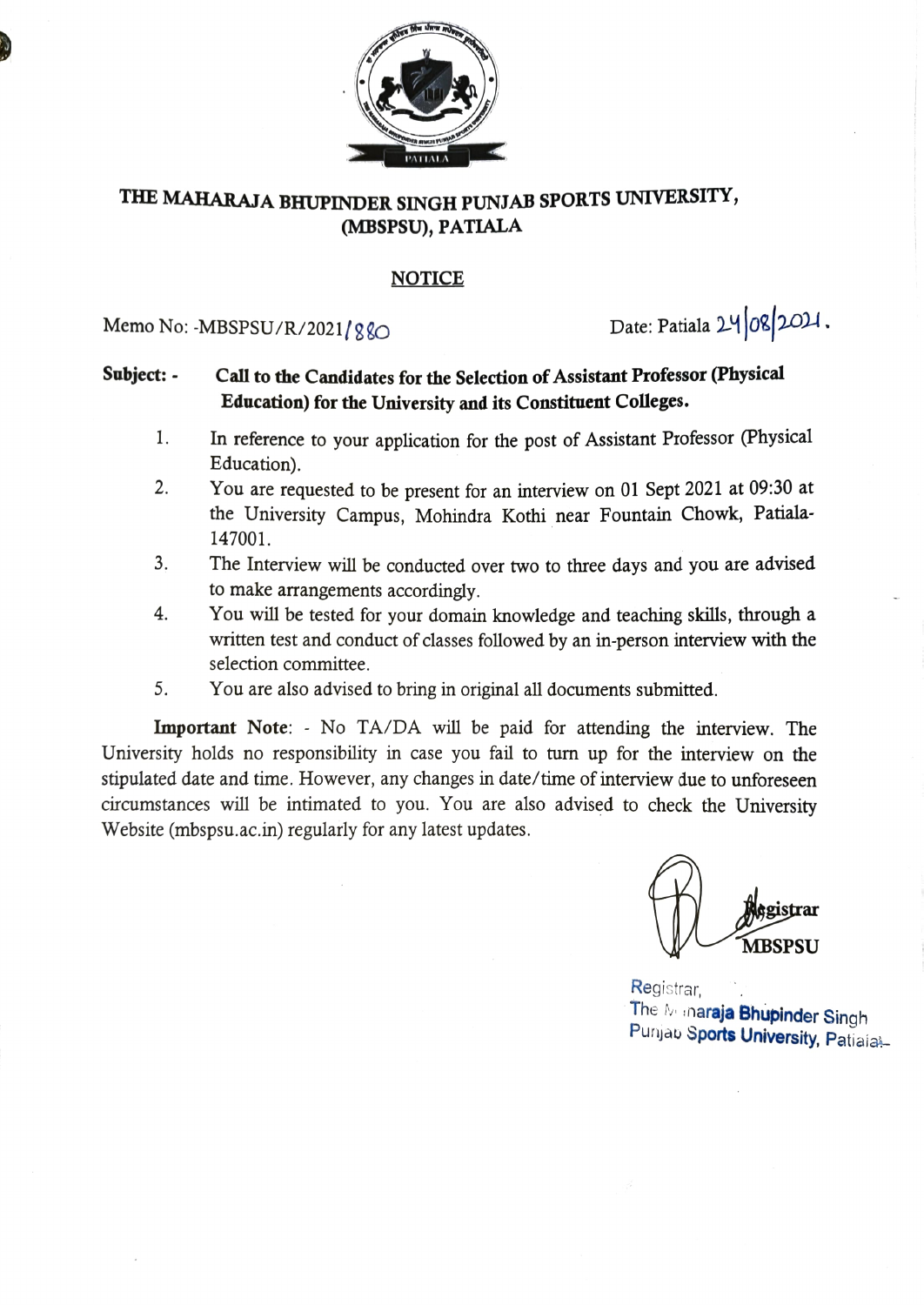

# TEE MAHARAJA BHUPINDER SINGH PUNJAB SPORTS UNIVERSITY, PATIALA

## LIST OF SHORTLISTED CANDIDATES FOR POST OF ASSISTANT PROFESSOR (PHYSICAL<br>EDITERMINE COMP EDU.) IN MBSPSU, GOVT ARTS AND SPORTS COLLEGE, JALANDHAR AND GOVT COLLEGE, KALA AFGANA, GURDASPUR.

| SR. |                 |                             | CATEGORY   |
|-----|-----------------|-----------------------------|------------|
| NO. | APPLICATION NO. | <b>NAME</b>                 |            |
| 1   | 2021-8725806    | <b>AKWINDER KAUR</b>        | UR         |
| 2   | 2021-4165195    | SONIA SAINI                 | UR         |
| 3   | 2021-4645092    | SOMANPREET SINGH            | UR         |
| 4   | 2021-1223753    | LAKHWINDER SINGH            | UR         |
| 5   | 2021-1974016    | <b>KIRAN</b>                | UR         |
| 6   | 2021-1248004    | AMARPREET SINGH             | UR         |
| 7   | 2021-1821707    | <b>JATINDER KUMAR</b>       | OBC        |
| 8   | 2021-4914753    | <b>JASWANT SINGH</b>        | UR         |
| 9   | 2021-1022411    | <b>JASBIR SINGH</b>         | UR         |
| 10  | 2021-5489409    | <b>BALJINDER SINGH</b>      | SC         |
| 11  | 2021-9965241    | MANDEEP SINGH               | <b>UR</b>  |
| 12  | 2021-6920857    | <b>JASPREET SINGH</b>       | UR         |
| 13  | 2021-3550332    | PARMINDER KAUR<br>LAROIYA   | UR         |
| 14  | 2021-1340115    | HARMANPREET KAUR            | UR         |
| 15  | 2021-5699744    | <b>JASWINDER SINGH BRAR</b> | SE UR      |
| 16  | 2021-6659567    | <b>SANDEEP</b>              |            |
| 17  | 2021-5299076    | SUNEETA DEVI                | UR         |
| 18  | 2021-8723485    | LOVELEEN KAUR               | UR         |
| 19  | 2021-9712244    | RAJBIR SINGH GILL           | UR         |
| 20  | 2021-8376053    | SNEH LATA                   | SC         |
| 21  | 2021-6104664    | Dr. AJAY KUMAR              | SC         |
| 22  | 2021-3018850    | SARAVJEET KAUR              | Registrar, |

Punjab S**ports Unive**rsity, Patia